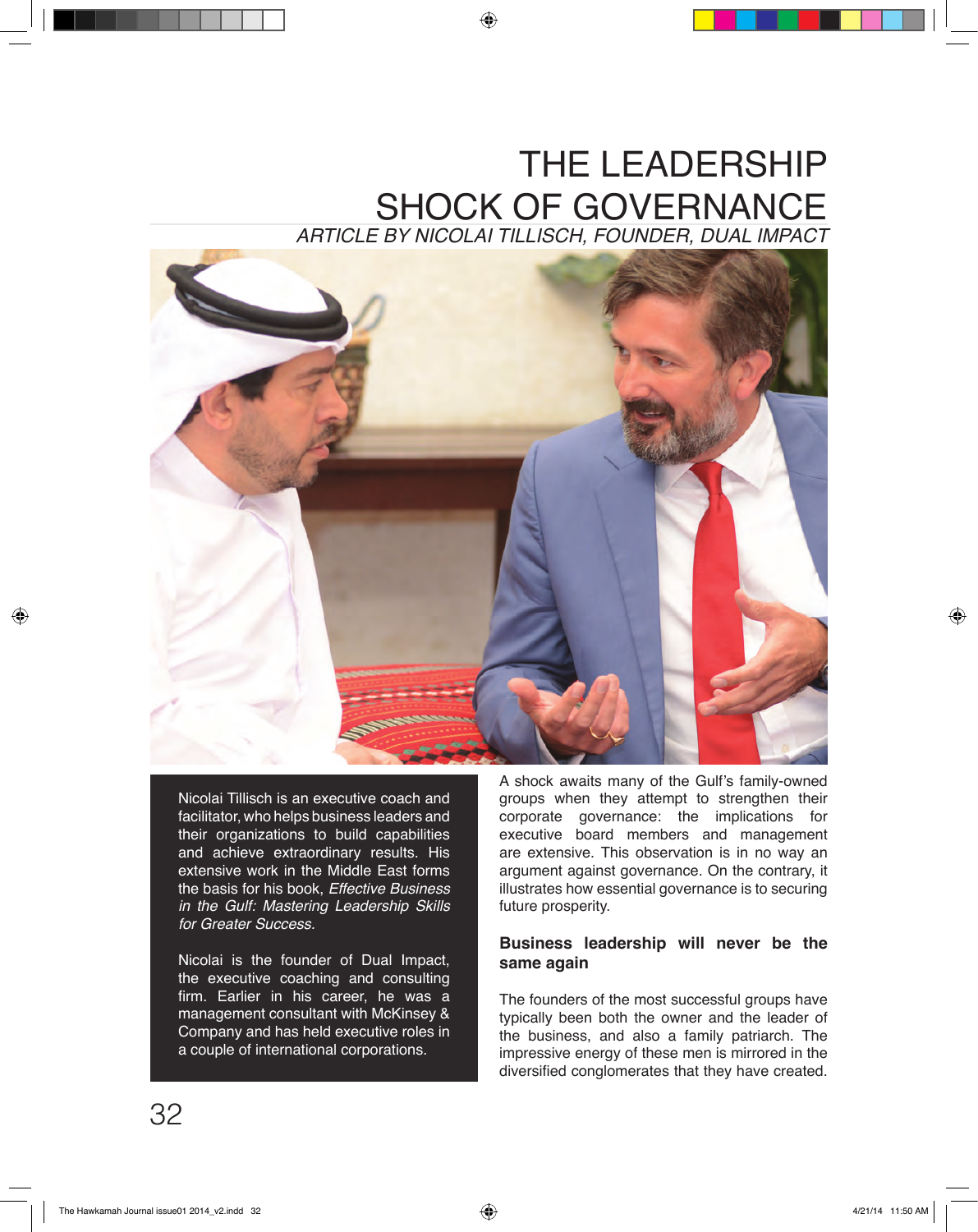The inherent complexity becomes evident when corporate governance and family charters begin to transform what is often very much one man's work into a lasting institution.

Both the board and management are affected when corporate governance is strengthened,<br>whether the motivation is generational whether the motivation is generational<br>succession, requirements associated with requirements financing or partnerships, or an aspiration to better equip the business for the twenty-first century. Board members will shoulder a larger share of responsibility for the group's strategic direction. The executive members cannot just congratulate themselves for the overall success of the group, but must increasingly pay attention to the viability of each individual business. Senior management in the organization will be asked to present plans and business cases for which they will be held accountable. Everybody in a leadership role must start thinking differently and the company's method of operation will change.

This is a pattern of events familiar to any company worldwide that wishes to implement effective corporate governance. However, an observation from my research and work as an executive coach is that companies in the Gulf are more likely to underestimate the time and effort required to ensure a smooth journey. Two phenomena help explain this.

### **Success is a poor starting point for change**

First, the extraordinary success of family-owned groups in the Gulf makes it harder for their owners to perceive the need for managerial and executive change.

Half a trillion barrels of proven oil reserves and 1.5 quadrillion cubic feet of gas reserves in the Gulf Cooperation Council countries do not provide fertile ground for pessimism. $1$  The more than 2 trillion dollars held in sovereign wealth funds in the region soften possible concerns about changes in the oil price in the short and medium term.<sup>2</sup> In

Kuwait this equates to half a million dollars per national, while the numbers are roughly double for Qatar and quadruple for Abu Dhabi.

Almost anybody who has been in business in any of these six countries for a reasonable length of time has been helped by the region's general growth. International companies needed local sponsors, which added stable income streams to family groups. The Credit Crunch challenged some families, but the conditions for restructuring have, to a large extent, been favourable. The governments are again pursuing aggressively expansive finance policies. The infrastructure projects announced, including those initiated by private investors, have been estimated to 3.45 trillion dollars.

However, an increasing number of industries are seeing the steadily growing demand outpaced by willing and accessible supply. The substantial cash flow generated by local groups is used to build more presence and capacity, and invest in neighbouring countries and adjacent industries. The region's wealth and high activity level draw companies from all over the world. Just ten years ago, such entries were overwhelmingly opportunistic. They now commonly represent companies' strategic priorities. Cities in the Gulf serve as hubs for the entire Middle East and sometimes parts of Africa or Asia, making the GCC countries regional home market. International companies are also placing higher demands on their local sponsors.

The example of Nestlé, the major nutrition, health and wellness company, illustrates the trend. The company entered Saudi Arabia with a sole sponsor in 1955. Nestlé announced its own direct sales and distribution operations in the kingdom, with more than 200 employees, in 2011. The company has also entered into various jo<del>f</del>nt ventures covering a number of business areas. Much of its interaction with consumers and retailers takes place through its global web site, including a special section for the Middle East in both English and Arabic.

United States Energy Information Administration. 1

SWF Institute. 2

<sup>3</sup> Zawya, November 25, 2013.

Nestlé, press release, 11th of May, 2011. 4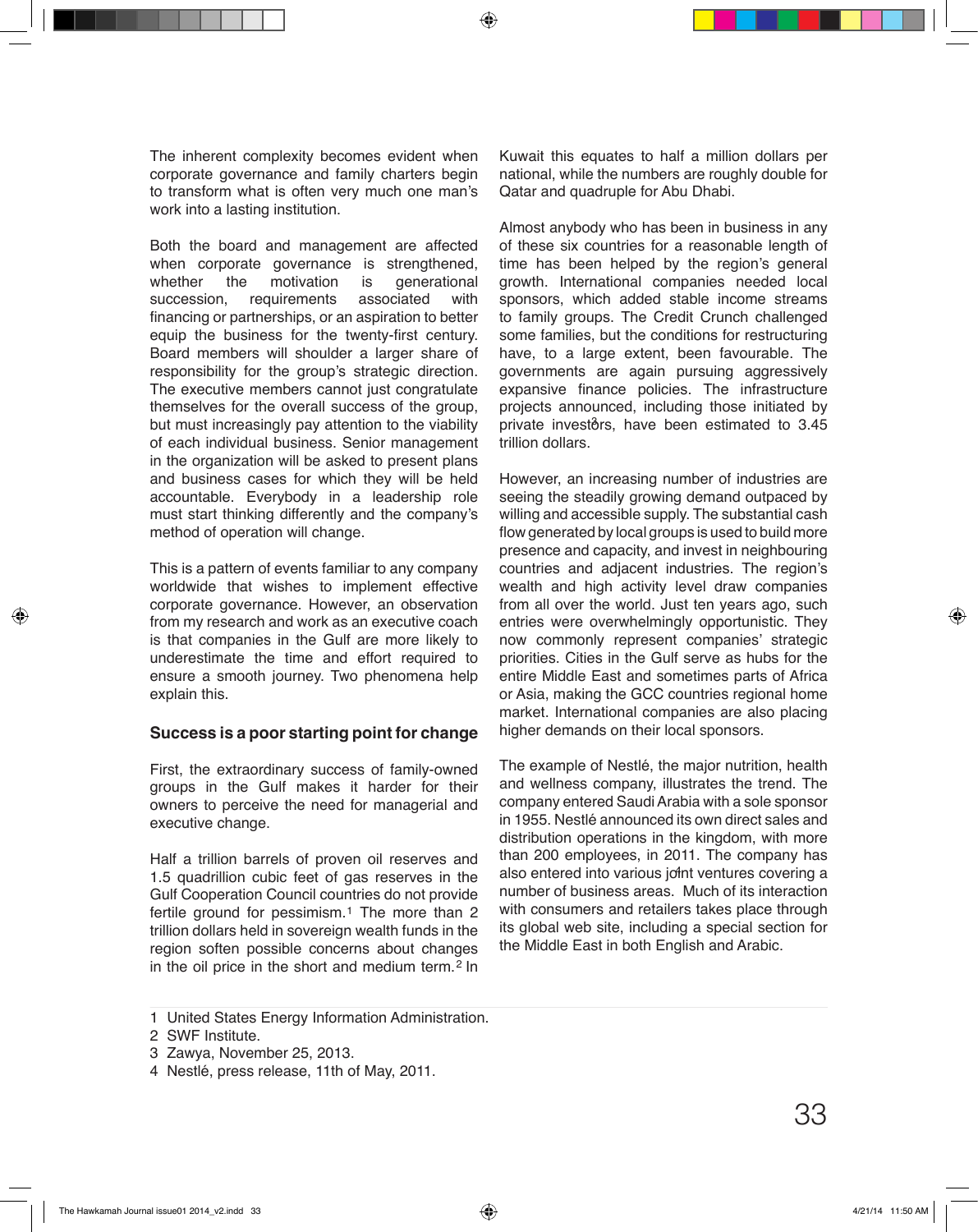The region's family owned businesses can no longer expect the general buoyancy of local economies to keep lifting their top and bottom lines. They have to compete for their market share and margin. What really counts in the early stages of an emerging market is to "do the right things", such as selecting new products that are attractive.

Today's intensifying competition makes it pressingly important to also "do things right". The future winners will have to succeed in innovation, customer experience or cost efficiency. Meeting each of these requirements will test a company's leadership and ability to execute.

# **Executives can be bought but effectiveness cannot**

Second, the traditional approach for succession in Arab family businesses has been proven over time but today's large family-run groups require an enhanced approach to ensure their future.

The Bedouin on the Arab peninsula had a very special serving person on hand when he received a guest to his tent. The custom involved host and guest looking each other deeply in the eyes during their conversation. The guest would merely extend his cup to call on the servant for more coffee, without changing position or disrupting the dialogue. 5

The special servant was the Bedouin host's son. Serving the coffee was not his only task: he was there to listen and observe. Apprenticeship was interwoven in the tribal traditions. Sons followed their fathers to the majlis gatherings from a young age, as they still do to this very day. They got involved in the family business. Yet, no son was guaranteed to succeed his father. A new patriarch could be chosen through consensus among family elders and with involvement of their closest allies. This selection was made from among brothers, sons and nephews based on character, capabilities and connections.

As oil wealth began to accumulate, external managers were hired to help the family members run the business. An attempt was made to build close ties of loyalty by hiring as few clerks as possible. As businesses grew, much of the daily management tended to be delegated, while control was kept through a system of owner approvals and an internal audit function run by particularly trusted people.

Continuous growth led the big groups to rapidly employ herds of expats from other Arab countries, Europe and India among others. As keeping pace with growth was the top priority, less attention was placed on the effectiveness and development of the organization.



Thank you to Nasif Kayed, General Manager for The Sheikh Mohammed Centre for Cultural Under-5 standing, for reviewing this and next paragraph.